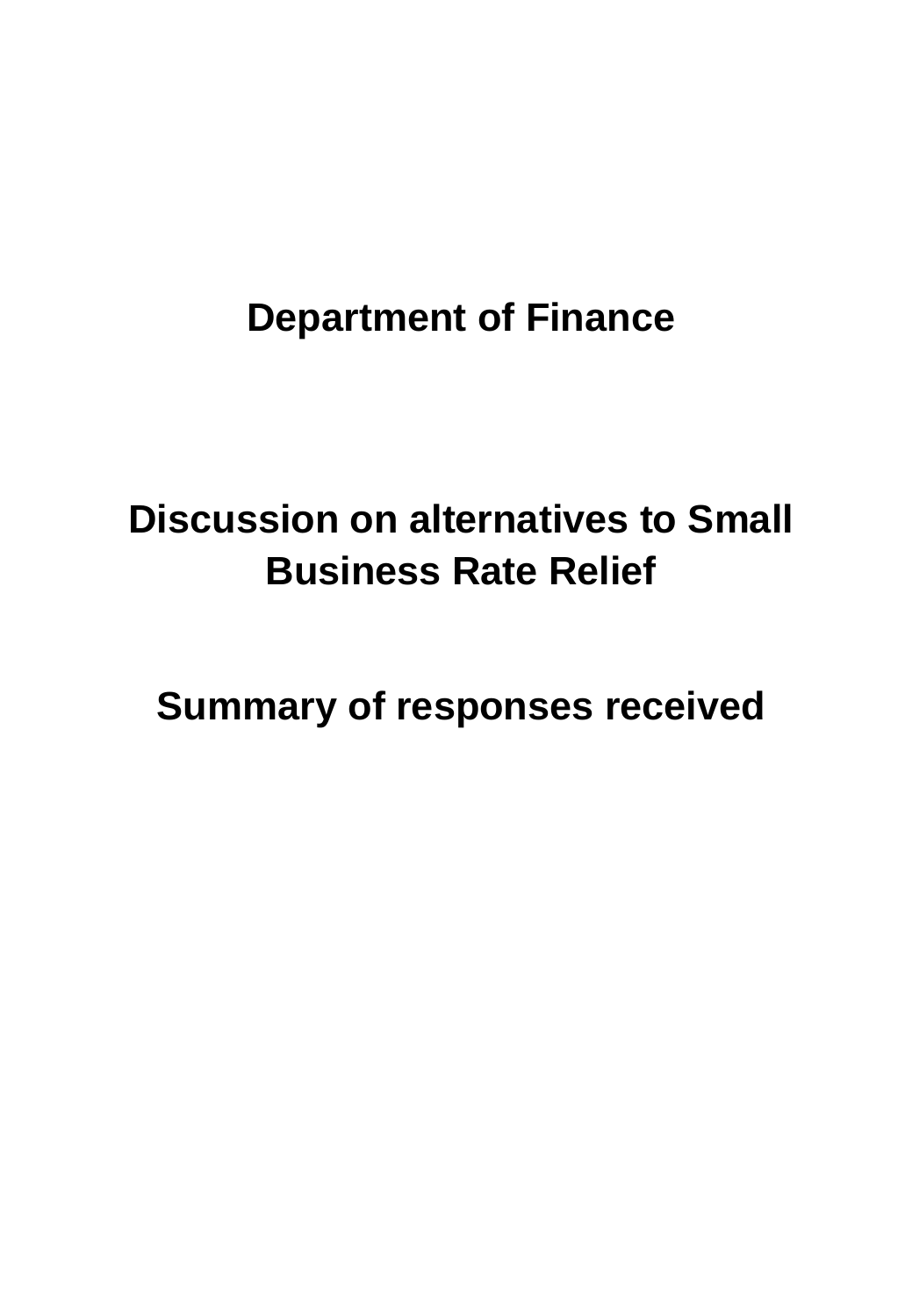### **Contents**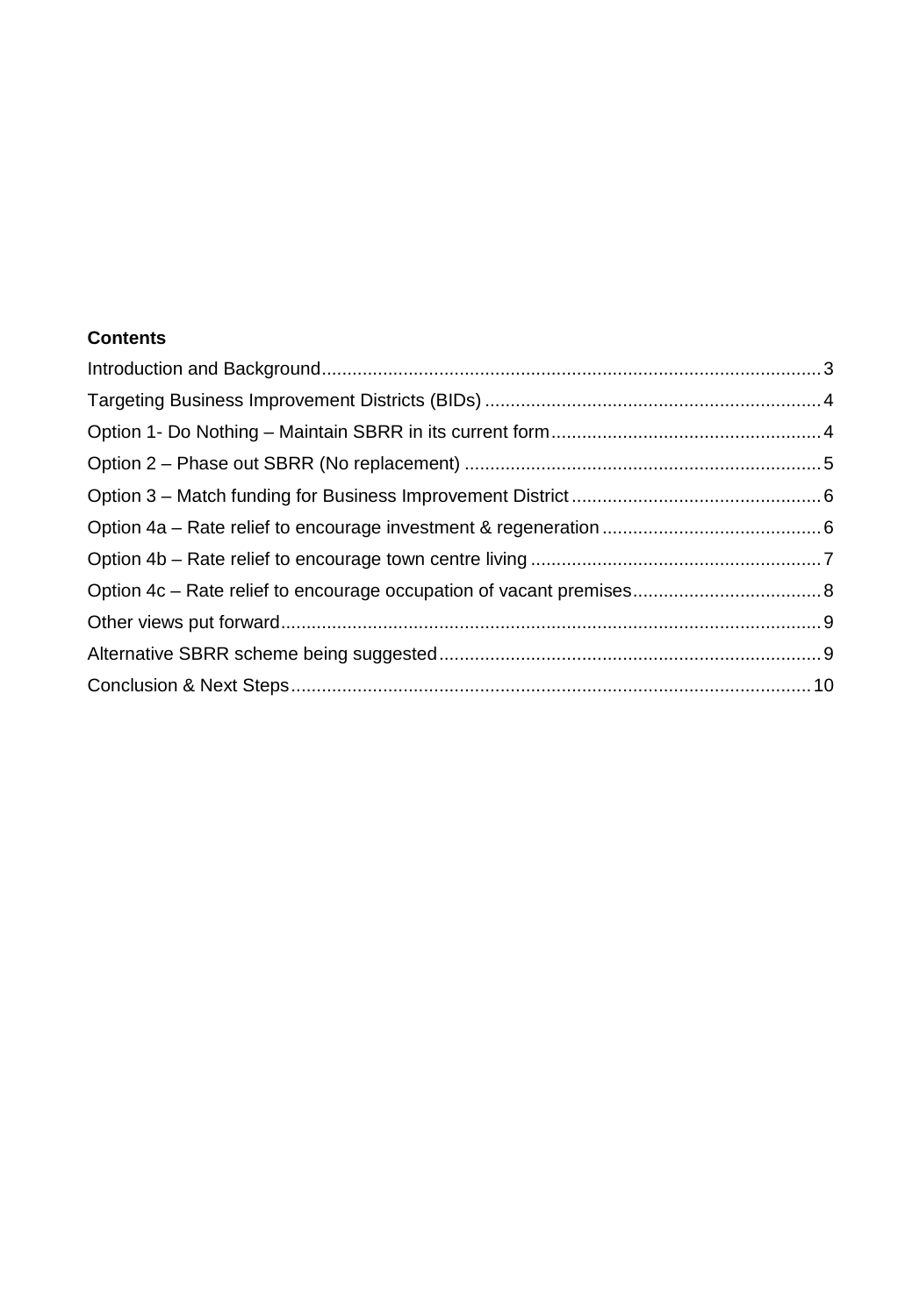# <span id="page-2-0"></span>**Introduction and Background**

- 1. On 21st March 2016 the Department of Finance launched a discussion paper seeking views on alternatives to the Small Business Rate Relief Scheme. The discussion period lasted for 8 weeks and ended on13th May 2016.
- 2. Details of the discussion paper were published on the DoF website and were also emailed to a wide range of key business stakeholders. A total of 14 written responses have been received and a list of these organisations is outlined below. Full details individual responses are available on the DoF website [DN Insert Link].

| No             | Organisation responding                    |  |  |  |  |
|----------------|--------------------------------------------|--|--|--|--|
| 1              | <b>Agricultural Valuers Association</b>    |  |  |  |  |
| $\overline{2}$ | National Union of Students - Union of      |  |  |  |  |
|                | Students Ireland (NUS-USI)                 |  |  |  |  |
| 3              | Northern Ireland Local Government          |  |  |  |  |
|                | <b>Association (NILGA)</b>                 |  |  |  |  |
| 4              | Newry, Mourne Down District Council        |  |  |  |  |
| 5              | Northern Ireland Retail Consortium         |  |  |  |  |
|                | (NIRC)                                     |  |  |  |  |
| 6              | <b>Enterprise NI</b>                       |  |  |  |  |
| $\overline{7}$ | <b>Federation of Small Business (FSB)</b>  |  |  |  |  |
|                | National Federation of Retailers and       |  |  |  |  |
| 8              | Newsagents (NFRN)                          |  |  |  |  |
| 9              | Larne Traders Forum                        |  |  |  |  |
| 10             | Association of Town and City               |  |  |  |  |
|                | Management (ATCM)                          |  |  |  |  |
| 11             | <b>Boots</b>                               |  |  |  |  |
| 12             | Mid & East Antrim District Council         |  |  |  |  |
| 13             | Confederation of British Industry (CBI)    |  |  |  |  |
| 14             | Northern Ireland Independent Retail        |  |  |  |  |
|                | Traders Association (NIIRTA) &             |  |  |  |  |
|                | <b>Hospitality Ulster</b>                  |  |  |  |  |
| 15             | Portadown Chamber of Commerce              |  |  |  |  |
| 16             | Lisburn & Castlereagh Council <sup>1</sup> |  |  |  |  |

- 3. This paper seeks to summarise the general views expressed in relation to the issues being considered. Where specific quotations have been used or an individual organisation has been referenced, these have been chosen at random to illustrate the general point being made.
- 4. In addition, this paper attempts to present some other options and alternative views that have been suggested in relation to how the SBRR scheme could be replaced.

<span id="page-2-1"></span> $1$  N.B Lisburn & Castlereagh endorsed the NILGA response in its entirety. Consequently references to NILGA are assumed to represent the views of Lisburn & Castlereagh Borough Council as well.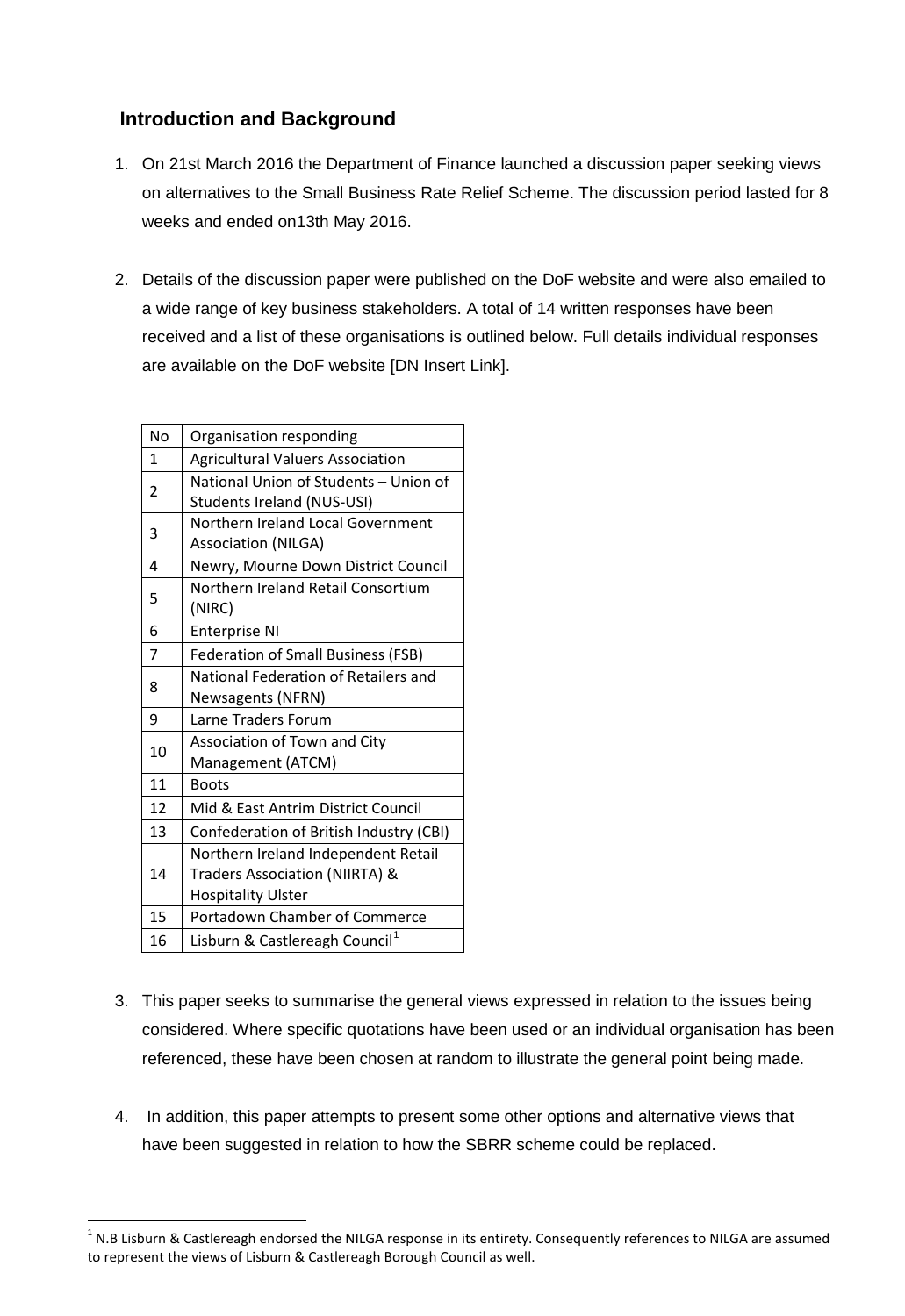# <span id="page-3-0"></span>**Targeting Business Improvement Districts (BIDs)**

- 5. The discussion paper sought to establish whether BID areas would represent an appropriate way to target support at town centres. It was thought that these areas could facilitate a more targeted scheme as they are clearly defined and already have a purpose in helping to stimulate economic growth/regeneration. Such an approach would have fulfilled one of the main recommendations from UUEPC i.e. that any future scheme should be more targeted in order to ensure value for money is maximised.
- 6. However, overall there appears to be limited support for targeting resources at BID areas. Whilst many organisations supported the concept of BIDs and thought they could deliver benefits for their local area, it was thought that they were perhaps not well enough developed at present to take on additional responsibilities. This was the view put forward by Boots, NILGA, ATCM and the Larne Traders Forum that stated *"The forum does not consider that targeting BID areas is appropriate, they are only just being introduced in Northern Ireland and are yet to demonstrate their track record of delivery***".**
- 7. Furthermore, it was thought unfair that businesses outside of BID areas e.g. in rural villages, would miss out, a situation that could lead to a considerable amount of displacement. This view was expressed by the Association of Agricultural Valuers, Mid & East Antrim Council as well as Newry, Mourne and Down District Council that stated *"...it would be unfair to target BID areas only. The council area is diverse and contains a number of prominent towns and villages which have many SME's with high rates"*.
- 8. The response from Boots also outlined the practical difficulties of using BIDs as a framework for targeting resources as they **"operate in a diverse range of destinations including industrial parks, office communities and cultural and leisure areas – all situated away from traditionally defined town centres".** Mid and East Antrim also highlighted the potential problem that BIDs operate to a five year business plan and that once established any changes to the planned activity could warrant another ballot to ratify any changes.
- 9. The Belfast Chamber of Commerce was the most supportive of using BIDs to target resources and thought that all towns in Northern Ireland should apply for BID status *"as this must become the central mechanism for creating regeneration areas that are clearly defined...".*

# <span id="page-3-1"></span>**Option 1- Do Nothing – Maintain SBRR in its current form**

10. Views were more mixed in relation to whether the Small Business Rate Relief scheme should continue in its current form. The FSB stated that this was its preferred option and that it was unconvinced that any of the other options presented in the paper *"would have a greater*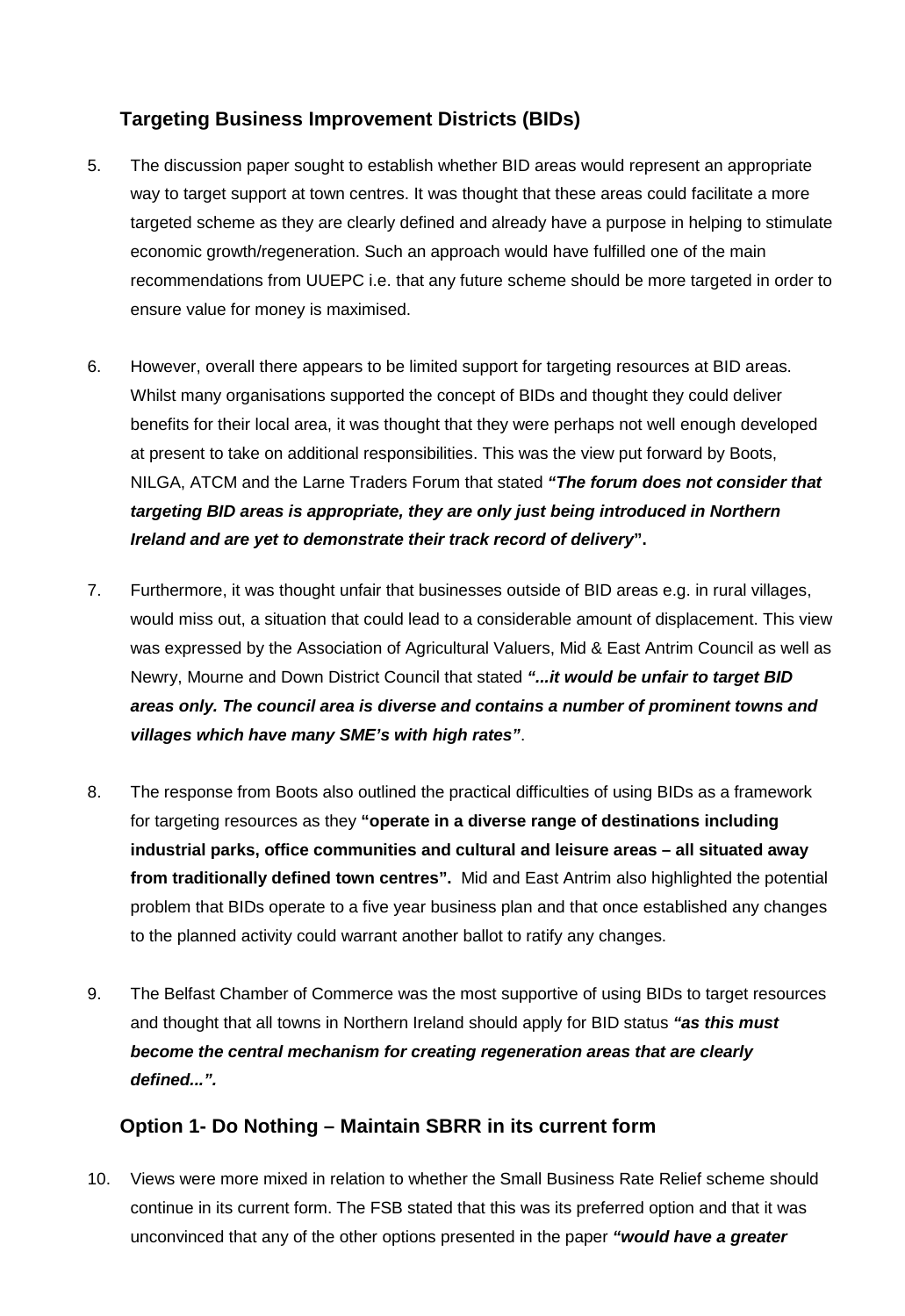*impact on increasing economic activity than SBRR, or indeed, any impact at all"*. Newry, Mourne & Down District Council, along with the NFRN both thought that it should be retained and increased with the NFRN suggesting that the qualifying threshold be increased to include properties with an NAV of up to £18,000.

- 11. Enterprise NI stated that microenterprises and small businesses are the backbone of the economy and that the SBRR scheme plays an important role in enabling these businesses to survive and grow. Portadown Coc also tentatively supported maintaining the SBRR scheme although recognised the issues around value for money.
- 12. NIRC suggested that whilst small businesses do require support, the SBRR scheme is not fit for purpose due to the value for money issues highlighted by UUEPC. Issues around the poor value for money of the scheme were also highlighted by the CBI as well as Boots who stated that *"maintaining the current system of reliefs is not an option and their continuation will not address the current pressures facing town centre businesses in Northern Ireland"*.
- 13. NILGA thought that the funding could be better used and that the intervention *"does not contribute to improving the economy further than assisting, in a small way, existing businesses, which may still be struggling*".

# <span id="page-4-0"></span>**Option 2 – Phase out SBRR (No replacement)**

- 14. This option examined the possibility of phasing out the current SBRR scheme over a two year period and using the additional rate income to fund either central government services or a reduction in the regional rate.
- 15. Phasing out the scheme was the preferred option for both the CBI as well as the NIRC, with the CBI suggesting that the revenue forgone should be used to reduce the regional rate. It was thought that this would improve Northern Ireland's cost competitiveness and help with our ability to attract and retain business investment.
- 16. Similarly whilst recognising that the impact would be small, Boots was also broadly supportive of using the revenue to reduce the regional rate. However it did consider that the benefits could be increased if the full £18m was used to reduce the liability only to shops and other complementary uses in town centres e.g. food and drink establishments. Boots also noted that the potential for state aid would have to be considered with whatever option is taken forward.
- 17. The Larne Traders Forum along with the NFRN is opposed to phasing out SBRR. Both of these organisations considered that the scheme is still needed to support businesses and keep people in jobs.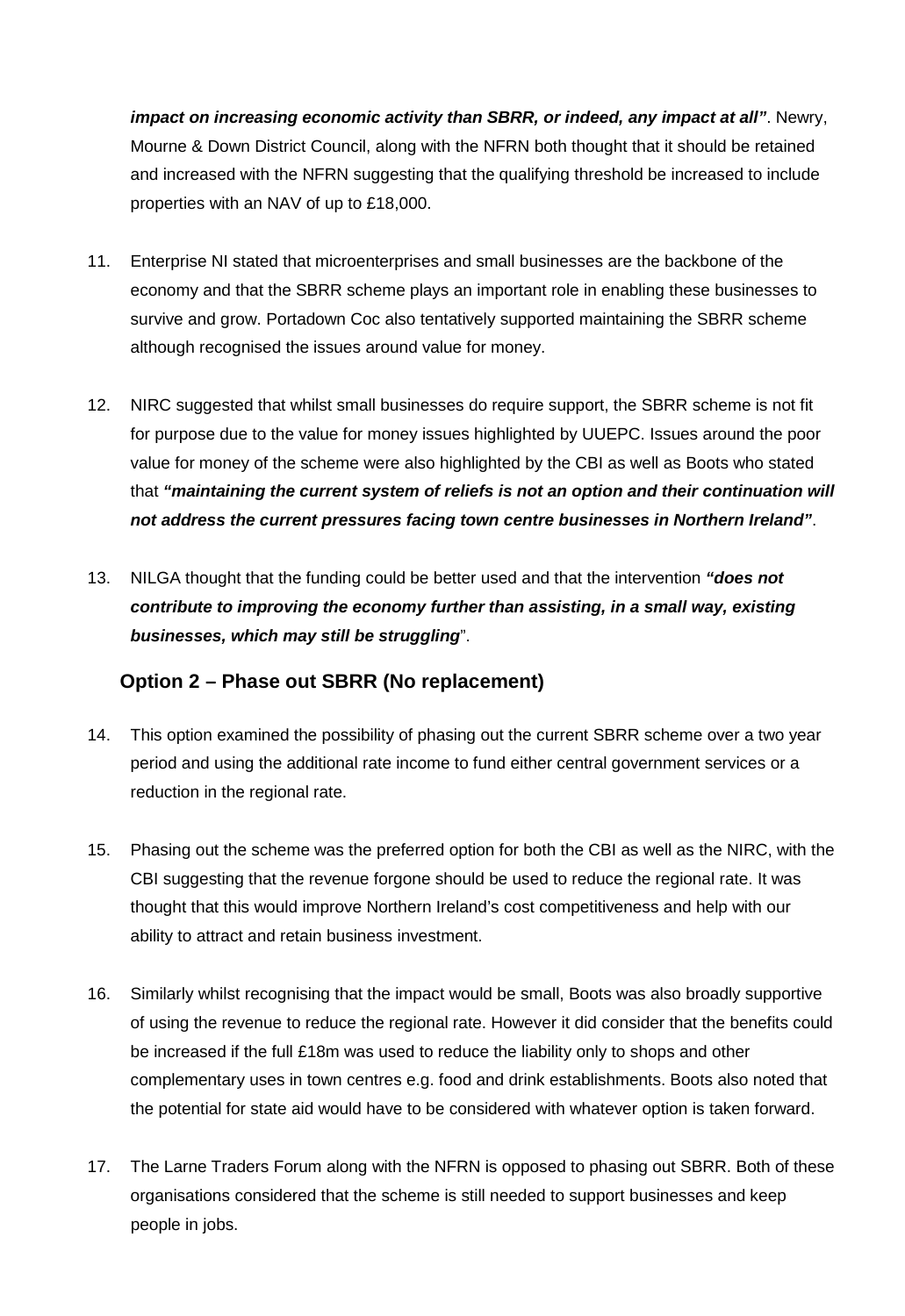18. This view was reinforced by comments from the FSB who stated that phasing out the scheme *"would send a strong message to the SME community that the NI Assembly does not value the vast majority of its private sector base"*. The FSB also raised the point that if the scheme was to be phased out, Northern Ireland would be the only nation of the UK which does not support its small businesses through the rates system.

#### <span id="page-5-0"></span>**Option 3 – Match funding for Business Improvement District**

- 19. This option would have involved ending the current SBRR scheme and using the revenue to assist with the aims and objectives of Northern Ireland's Business Improvement Districts.
- 20. Most respondents offered little or no support for this option. NILGA questioned why the focus should be on BIDs and noted that BIDs may not necessarily be located in predominately retail areas. Newry, Mourne and Down District Council thought that to target only BID areas would not support the majority of businesses and disagreed that offering match funding would act as an incentive to encourage additional BIDs.
- 21. Whilst NIRC stated that it was supportive of BIDs, it thought that at most, only a percentage of the £18m revenue forgone should be made available as match funding. A similar view was expressed by the CBI, which stated that is members support the concept of BIDs, particularly those engaged in the retail and tourism sectors.
- 22. The Larne Traders Forum was also opposed to this option as were the FSB who thought it inappropriate to focus any of the options on town centres exclusively. The response from Boots stated that whilst supporting the principle of BIDs *"we believe the quality and governance of BIDs in N. Ireland requires a stronger supportive framework to be in place before extending the number of current BID organisations".*

# <span id="page-5-1"></span>**Option 4a – Rate relief to encourage investment & regeneration**

- 23. Consideration was given to whether the rating system could be used to encourage investment & regeneration through e.g. relief for specific investments, or to attract new businesses or services to a particular area. Views were also sought on whether some form of levy on long term derelict premises or sites could also be introduced.
- 24. NILGA considered that there was merit in considering a relief for start-up businesses and in working with councils to enable targeting of particular business sectors in particular areas e.g. artisan rural businesses. NILGA also stated that they would *"strongly encourage the Department to further investigate the potential for the introduction of a levy system for long term derelict premises and sites, and a linked urban regeneration grant arrangement in a Northern Ireland context".*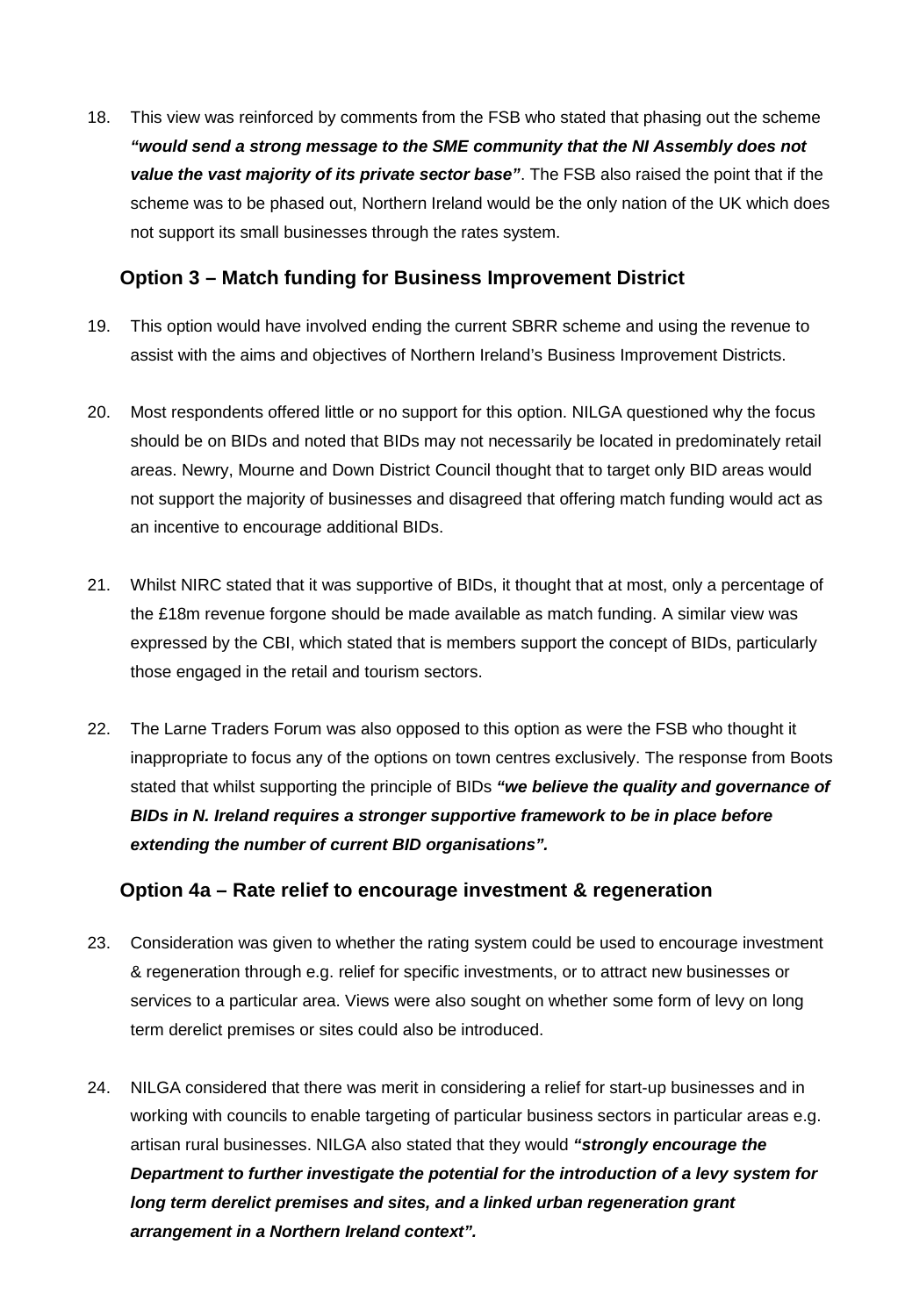- 25. A similar view was expressed by Newry, Mourne and Down District Council that thought that relief could be targeted to help occupy vacant premises by providing incentives for new businesses or services into a local area. In addition, it supported the concept of a derelict land levy and stated **"our Council in the past has many times lobbied for a levy on long term derelict premises or sites to be introduced".** Newry, Mourne and Down also thought that the funding available could be used to fund some form of urban regeneration grant scheme, a view also expressed by the Larne Traders Forum as well as the Portadown Chamber of Commerce.
- 26. The CBI urged caution with the possibility of a derelict land tax and thought that further research would be necessary as it could deter speculative development and impact on Northern Ireland's ability to attract investment.
- 27. The FSB stated that whilst they support measures that would encourage investment and regeneration, they did not believe that they should be confined to particular areas. Furthermore they expressed concerns that there would be no guarantee that the relief would be invested back in the business or local area and may only result in a marginal economic impact.
- 28. NIRC stated that *"there would need to be a further full discussion on the amounts of funding, criteria for funding and the desired outcomes before any support could be given to this measure".* The response from Boots suggested for the any such scheme to be successful, the funding would need to be directly to a small number of significant development/regeneration schemes rather than spread thinly.

#### <span id="page-6-0"></span>**Option 4b – Rate relief to encourage town centre living**

- 29. The discussion paper considered whether that the rating system could be used to incentivise town centre living by providing rate relief to the first time occupiers of such accommodation.
- 30. The ATCM stated that mixed use town centres are good for economic vibrancy, productivity and environmental sustainability. However, it considered that targeting funds at town centre living might only benefit some towns and encouraging this type of behaviour is likely to be challenging where town centres have low vacancy rates and where new residential uses are not accompanies by the necessary services or planning.
- 31. The Larne Traders Forum further reinforced this point by stating that town centre living can be accompanied by a range of challenges e.g. design, planning, parking and practical refurbishment. It did however state that Town Centre Living Initiative Areas (TCLIAs) and property rate relief could be complementary incentives.
- 32. The FSB agreed that it was desirable to encourage the residential use of town centres, however felt that these schemes should not replace the SBRR scheme. They did however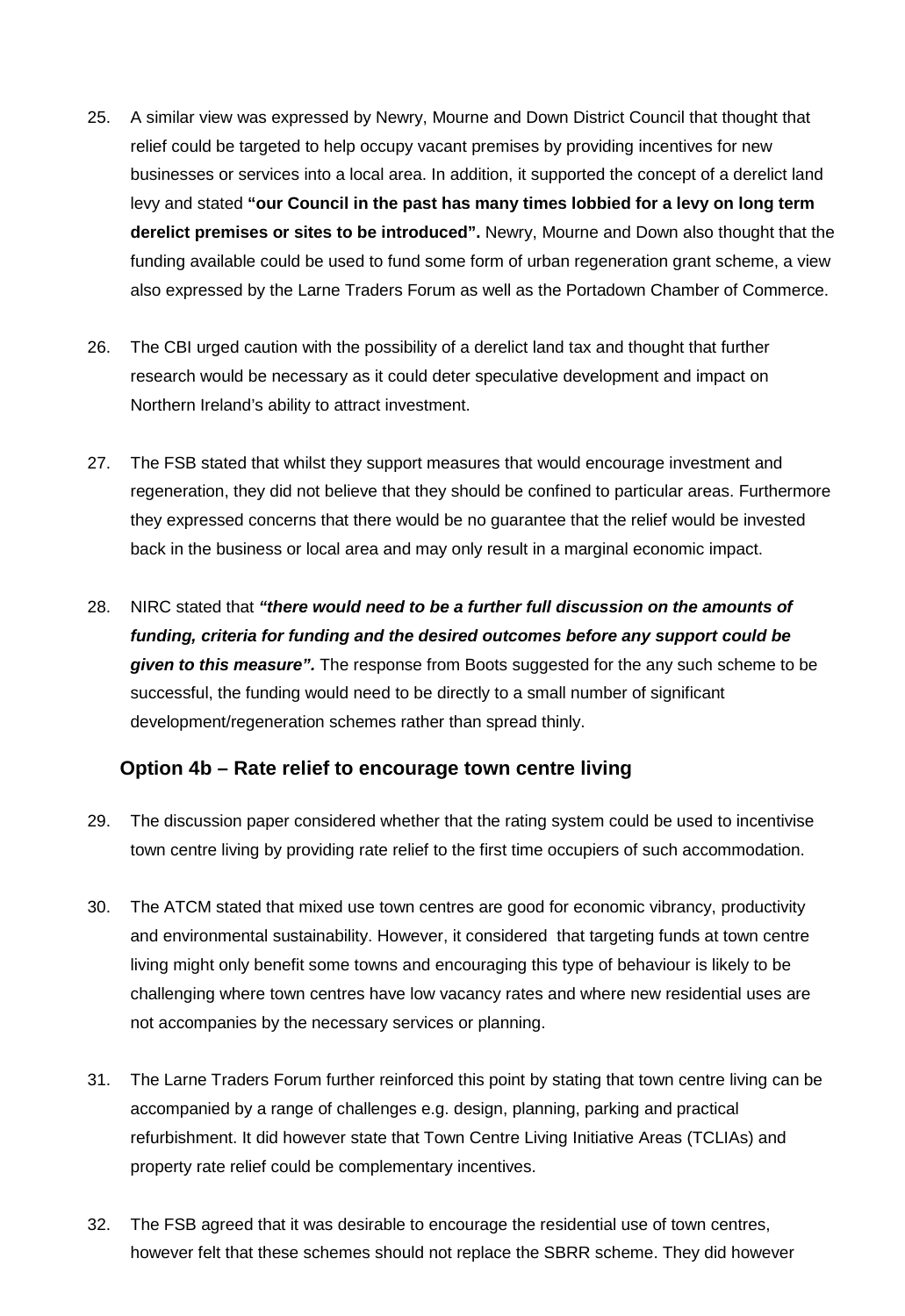suggest that *"an additional rate relief may be relevant, where evidence exists to support the suggestion that there is a demand for town centre residency that could be stimulated and that a relief would encourage property conversion".*

- 33. The NIRC thought that this option would have a medium to long term impact due to the amount of development work that would need to be undertaken to make this a reality. NIRC thought that this would have a real focus on Belfast and the cities, but could disadvantage smaller towns that simply are not equipped within their built environment to provide accommodation in central areas.
- 34. Newry, Mourne and Down District Council appeared to be broadly supportive of this option and thought that **"more initiatives should be introduced to encourage this activity"**. It also stated that it would be content to participate in a pilot project if one was to be offered.
- 35. The Belfast Chamber also thought that the future of town centres should be build around a mix of residential and business and suggested that there should be rate relief for up to 5 years from the time of occupancy.

#### <span id="page-7-0"></span>**Option 4c – Rate relief to encourage occupation of vacant premises**

- 36. Views were sought on whether relaxing the criteria for the empty shops rates concession could help incentivise the occupation of vacant premises. This could be achieved by either increasing the 50% relief for the first year once occupied or by reducing the qualifying period from one year to e.g. 6 months.
- 37. The FSB stated that it supports measures to encourage the occupation of vacant premises. It also stated that a relief is already available within the rating system to help encourage the occupation of vacant premises and that owners of vacant property should not be subject to rates where the property is hard to let due to economic circumstances beyond their control. It also thought that there should be cross governmental action to take the issue of vacant properties and derelict/neglected buildings.
- 38. NILGA responded by suggesting that *"it would advocate ending the 50% relief for vacant non-domestic properties, apart from the relief for unoccupied high street retail*  **property**". It also noted that there is some local government support for reducing the relief to e.g. 33% given the loss of revenue to the rating system vacant rating relief represents.
- 39. Both the Belfast and Portadown Chambers of Commerce supported this option and along with the NFRN thought that there should be a relaxation of the criteria for the empty shops rates concession in order to promote growth and regeneration. However contrary to this point of view, Boots stated that it was not aware of any evidence that applying a 50% discount to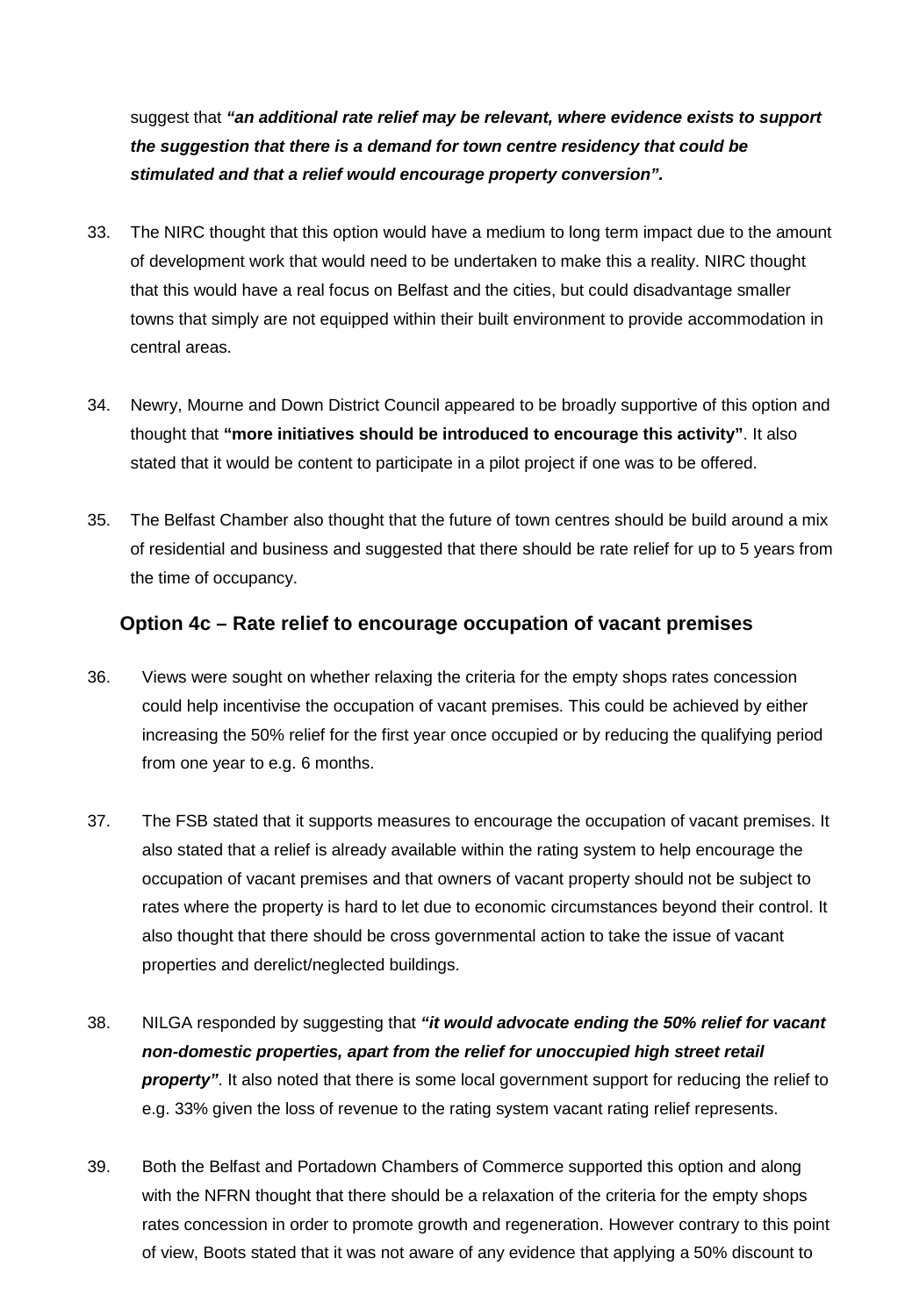the first year for a long term vacant property had altered investor behaviour. Furthermore it stated that *"providing a greater relief than 50% or for a longer period runs the risk of alienating existing ratepayers by what can be seen to be an uneven playing field"*.

40. NIRC agreed with the assertion that there may be a large degree of economic deadweight with altering the qualifying period for the empty shops rates concession as there is already a sufficient incentive in place.

#### <span id="page-8-0"></span>**Other views put forward**

- 41. Some alternative views have been expressed in relation to issues not directly anticipated within the main discussion paper. A summary of these points is as follows:
	- The Association of Agricultural Valuers suggested that if the focus of a replacement scheme was to be on town centres, consideration should be given to a small rural business rate relief scheme similar to that operating in England.
	- The NUS-USI thought that the rating system should be based on an ability to pay. It also wanted an end to Industrial de-rating and thought that the resources saved should go towards funding higher level education.
	- The ACTM thought that the best approach for town centres would be to develop a central fund with criteria and guidelines for how the money can be used but that is not overly prescriptive. This would enable each town centre to invest in whatever is best for that location.

#### <span id="page-8-1"></span>**Alternative SBRR scheme being suggested**

- 42. NIIRTA and Hospitality Ulster made a joint submission that focused on a proposal to introduce a new small business scheme targeted specifically at the retail and hospitality sectors.
- 43. Both NIIRTA and Hospitality Ulster considered that the options detailed within the consultation paper were too town/urban centric and that attempts should be made to design a scheme that was more inclusive. They also recognised the limitations of the current scheme, as suggested by UUEPC, and thought that directing relief at these two sectors would make it more targeted whilst at the same time, ensuring many of the small businesses that form the backbone of the Northern Ireland economy benefited.
- 44. The following table outlines the parameters of the scheme as well as NIIRTA/Hospitality Ulster's View on how the scheme could be funded: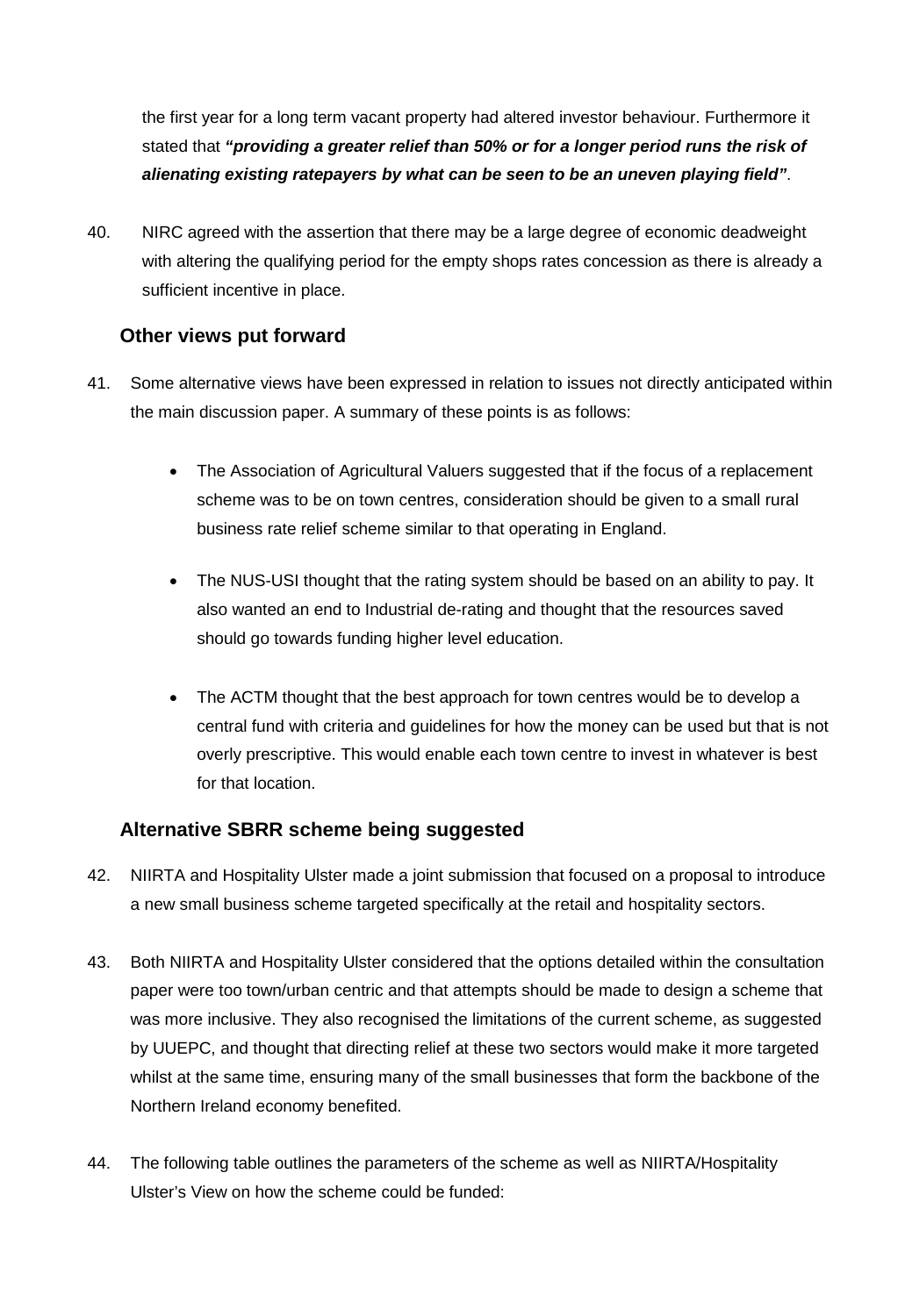| <b>Scenario</b> | <b>Retail/Hospitality Rate</b><br><b>Relief Scheme</b>                                                                               | <b>Number of</b><br><b>Beneficiaries</b>            | <b>Cost</b>                                                          | <b>Change required in</b><br><b>Vacant Property Relief to</b><br>Fund additional costs <sup>2</sup> |
|-----------------|--------------------------------------------------------------------------------------------------------------------------------------|-----------------------------------------------------|----------------------------------------------------------------------|-----------------------------------------------------------------------------------------------------|
|                 | Less than £10,000 NAV<br>$= 100\%$ relief<br>£10,000 to $<$ £15,000<br>$NAV = 50\%$ relief<br>£15,000 to $<$ £25,000 =<br>25% relief | • 9,300<br>1,800<br>$\bullet$<br>1,700<br>$\bullet$ | £36m<br>(costing an<br>additional £18m<br>on top of SBRR)            | 15% relief after 3 month<br>period of 100% relief<br>(compared to current 50%)                      |
| 2               | Less than £10,000 NAV<br>$= 70\%$ relief<br>£10,000 to $<$ £15,000<br>$NAV = 50\%$ relief<br>£15,000 to $<$ £25,000 =<br>25% relief  | • 9,300<br>1,800<br>$\bullet$<br>$\bullet$ 1,700    | £28m<br>(costing an<br>additional £10m<br>on top of SBRR to<br>fund) | 30% relief after 3 month<br>period of 100% relief<br>(Compared to current 50%)                      |

- 45. As noted in the table, NIIRTA and Hospitality Ulster have suggested that this could be funding by using the existing £18m associated with the current SBRR scheme and with the additional resources necessary being generated by reducing the relief available under the current (50%) vacant rating relief.
- 46. It is also suggested that this scheme be introduced for an initial 3 year period.

# <span id="page-9-0"></span>**Conclusion & Next Steps**

- 47. The wide range of views submitted as part of this discussion has been particularly useful in charting a way forward. Whilst there has been support for the concept developing a more targeted scheme, no clear consensus view has emerged in relation to how best this should be achieved. However, what is apparent is that there seems to be limited support for using BIDs as a mechanism for targeting these resources. This is largely due to BIDs being at an early stage of development and the fact that targeting resources in this way would exclude many areas of Northern Ireland, especially rural areas.
- 48. The Department of Finance will reflect upon the findings of this discussion in the coming weeks and consider what options should be taken forward. This will include a detailed analysis of the proposal submitted by NIIRTA & Hospitality Ulster that could provide a basis for a more targeted scheme. However there are likely to be many challenges with this proposal, not least the practicalities of defining retail and hospitality activities, administering such a scheme and its economic efficiency.

 $\overline{a}$ 

<span id="page-9-1"></span><sup>2</sup> Figures are indicative and subject to rounding